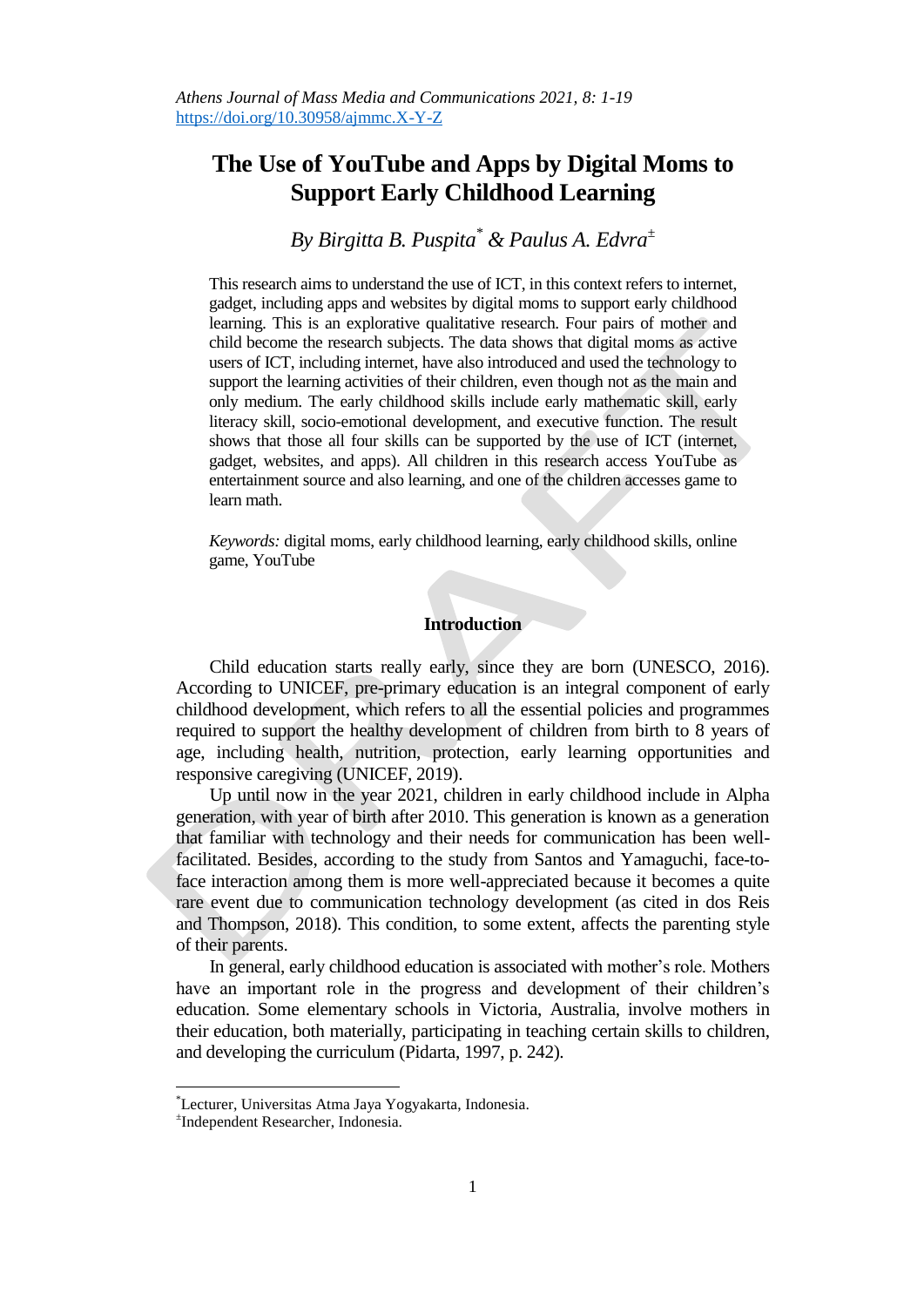But there are also children who get their early childhood education through activities in playgroup and preschool. Nowadays, however, early childhood education has been changing with the emerge of ICT (Information and communication technology), which refers to digital hardware and software and also the network that connect it, the internet.

The emergence and development of ICT has driven the emergence of information society, which functions around the axis of information (Haddon and Silverstone, cited in Webster and Hermann, 2000, p. 251). Mothers or moms are a part of this society. Digital moms use technology on daily basis, and even use it for helping them in parenting (MWW, 2015).

One form of information that can be used by moms is the one that related to early childhood education. Apps in iOs and Google Play and also videos on YouTube provide choices for moms to search content that suitable for their children.

Chalim and Anwas (2018) conducted a research on students" behavior in using internet, the role of parents and teachers in supporting students using internet as study resource, and factors related to intensity of internet use for study. The result shows that the use of internet as study resource is high. It has an impact on the high concern of the parents in supervising and controlling their children in studying and using internet. Besides, teachers are also required to use internet in the study process (Chalim and Anwas, 2018, p. 40).

This research focuses on the use of ICT by moms to support education and learning that different from many previous researches, which focus more on the impact, especially negative impact of ICT on children. Thus, this research is important to understand digital moms' way of thinking and their reason in using ICT for their Alpha-generation children. This research tries to answer: How digital moms in Yogyakarta use website and applications to support early childhood learning? Hopefully this research can be a baseline for further research concerning on technology and early childhood.

## **Literature Review**

## **Digital Age and the Information Society**

The emergence of internet has changed the media typology. It started the era of interactivity – the digital age (Holmes, 2005, p.10). Interactivity that provides by internet as a media has brought a new way of communication among people in a society, and by all means its culture. Levin and Mamlok (2021) states that the digital age signifies the transition to what we described as the technological culture (p. 11).

Technological culture may be simply reflected through the use of smartphone, a small device that change the way people conduct their lives. Smartphone is now used by all ages, even young children. It also becomes an important part of our daily lives as it never leaves our hand. As stated by Levin and Mamlok (2021, p.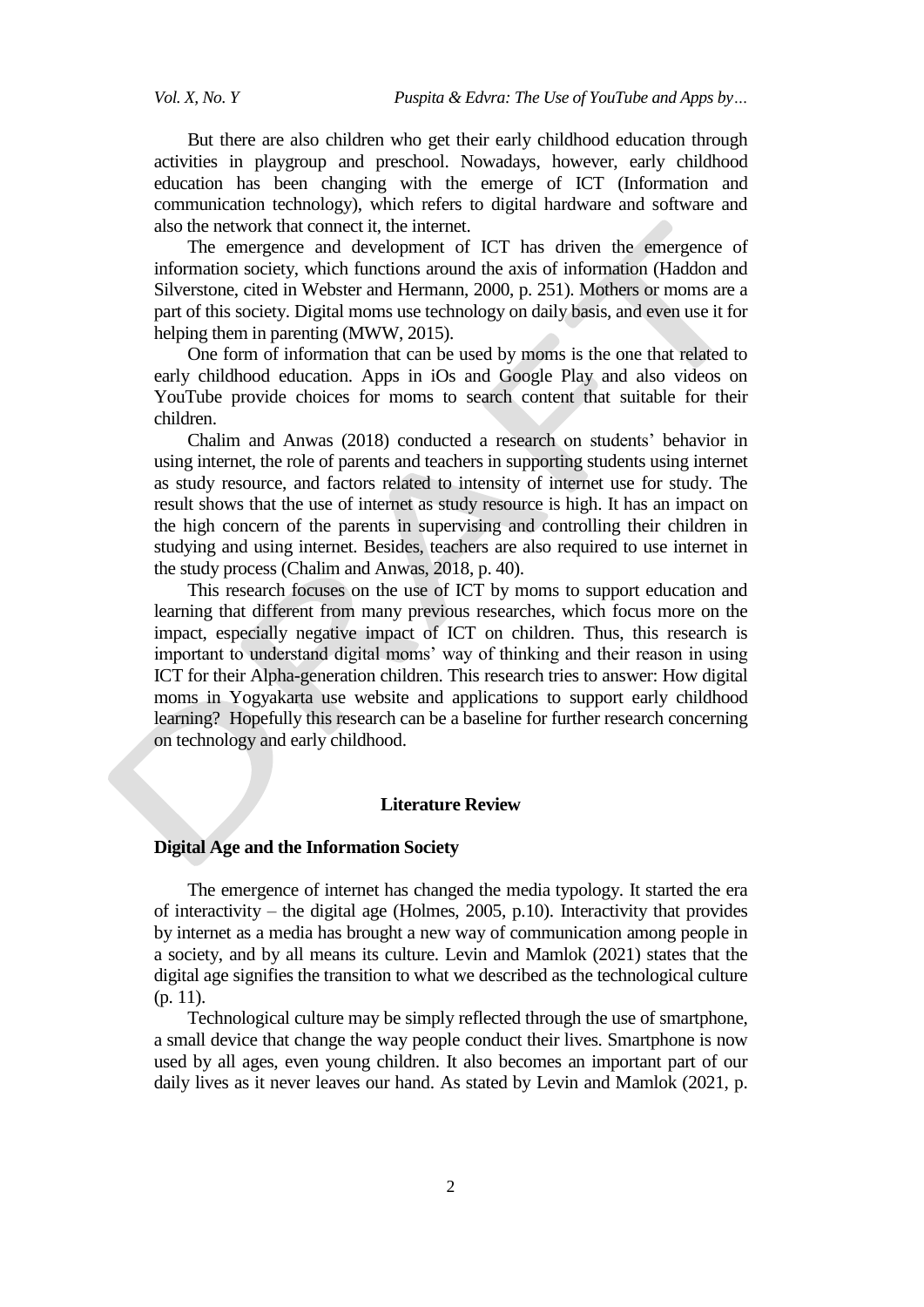3), the immediacy of communication and the constant availability are parts of the cultural change in the digital age.

Technology as one determinant of the digital age, becomes the foundation of a digital society (Levin and Mamlok, 2021, p. 11). According to Redshaw (2020, p. 2) a digital society can be characterized by new forms of "techno-social life". It can be understood that in this type of society, people use the technology in all means of interaction with others. For example, the interaction between parents and their children which is involves technology, such as to communicate, taking picture, learning, or even parenting.

In the digital society, internet and technological devices play such a huge role. It has changed the way people produce, consume, and distribute information. Lorenzo Cantoni and Stefano Tardini state that digital information and communication technologies (ICT) becoming more and more a necessary tool in order to be fully introduced into the information society (in Rivoltella, 2008, p. 28). In this research, we use the definition from Hiranya K Nath and Pier Cesare Rivoltella. Nath (2009) defines information society as a post-industrial society, in which information plays an important role in their lives. Meanwhile according to Rivoltella (2008, p. 28) information society can be defined as a society in which low-cost information and ICT are in general use.

According to Webster (2006), there are five characteristics of information society:

- a. The development of technology affects the pattern of business, politics, and personal life globally.
- b. Information plays an important role in shaping and defining a new economic structure.
- c. Sociologists conceptualize information society through changing in employment structure and its impact in creating a new social structure.
- d. ICT development has reduced the problem of time and space.
- e. Cultural concept of information society is closely related to their information environment. This environment tends to be penetrative, intimate, and affect more in daily life. There are three dimensions in the development of this information environment: (1) escalation in information circulation due to technological development, (2) high complexity in social relations, and (3) excessive penetration of information that can create problems in society.

## **Digital Mom**

Moms" life as part of information society has also been affected by technology. At some point, motherhood is now different than in earlier generations. The availability and dissemination of information reconstruct the approach of a mother (Gibson and Hanson, 2013, p. 321). It is now possible for digital moms to use technology, even the simplest such as a mobile phone to communicate even with their young children (Gül Ünlü, 2019, p. 147).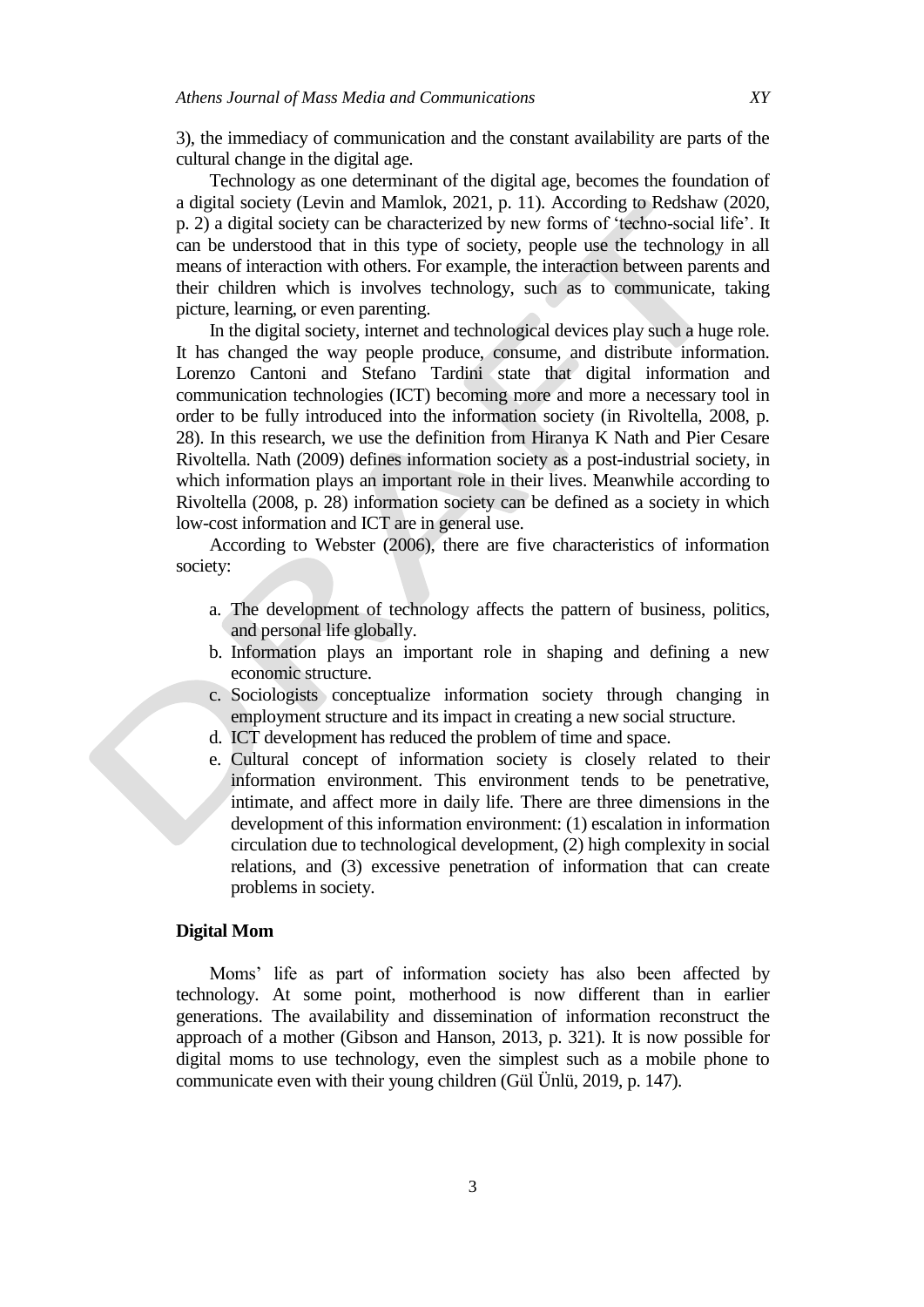Digital moms refer to women who have children and have digital habits. According to research of MWW in 2012, there are six characteristics of digital moms (MWW, 2015):

- a. Commonly has two children.
- b. Financially struggling, but does not affect what they want to do and achieve.
- c. Three out of five digital *mom* see themselves as an *influencer.*
- d. 60% of Digital Moms play online games.
- e. Choose to communicate via text than call.
- f. Usually has a Facebook account.

Digital moms are closely related to millennial moms" context, which is a group of mothers who were born between 1978 and 1994. The familiarity of millennials with technology makes the majority of mothers in millennials generation are also digital moms. Moreover, both digital mom and millennial mom share a main character, which is socially connected (Shandwick, n.d., p. 3).

## *Figure 1. Media Consumption of Digital Mom*



*Source:* Thundertech, 2013.

The familiarity and closeness of digital mom with their gadget are pictured by Thundertech (2013) in Figure 1. Mobile device is the medium used the most by digital mom, with average time of usage is 3.3 hours a day. Digital mom chooses to use gadget with three reason: easy to use, proximity (the gadget is always with them), and privacy.

There are five types of digital mom: practical adopters, wallflowers, casual connectors, mobilizers, and urban originals. Those five types are differentiated from how they choose technology and what motivate them to use the technology. From five types, four of them are related to how digital mom use technology for parenting (MWW, 2015):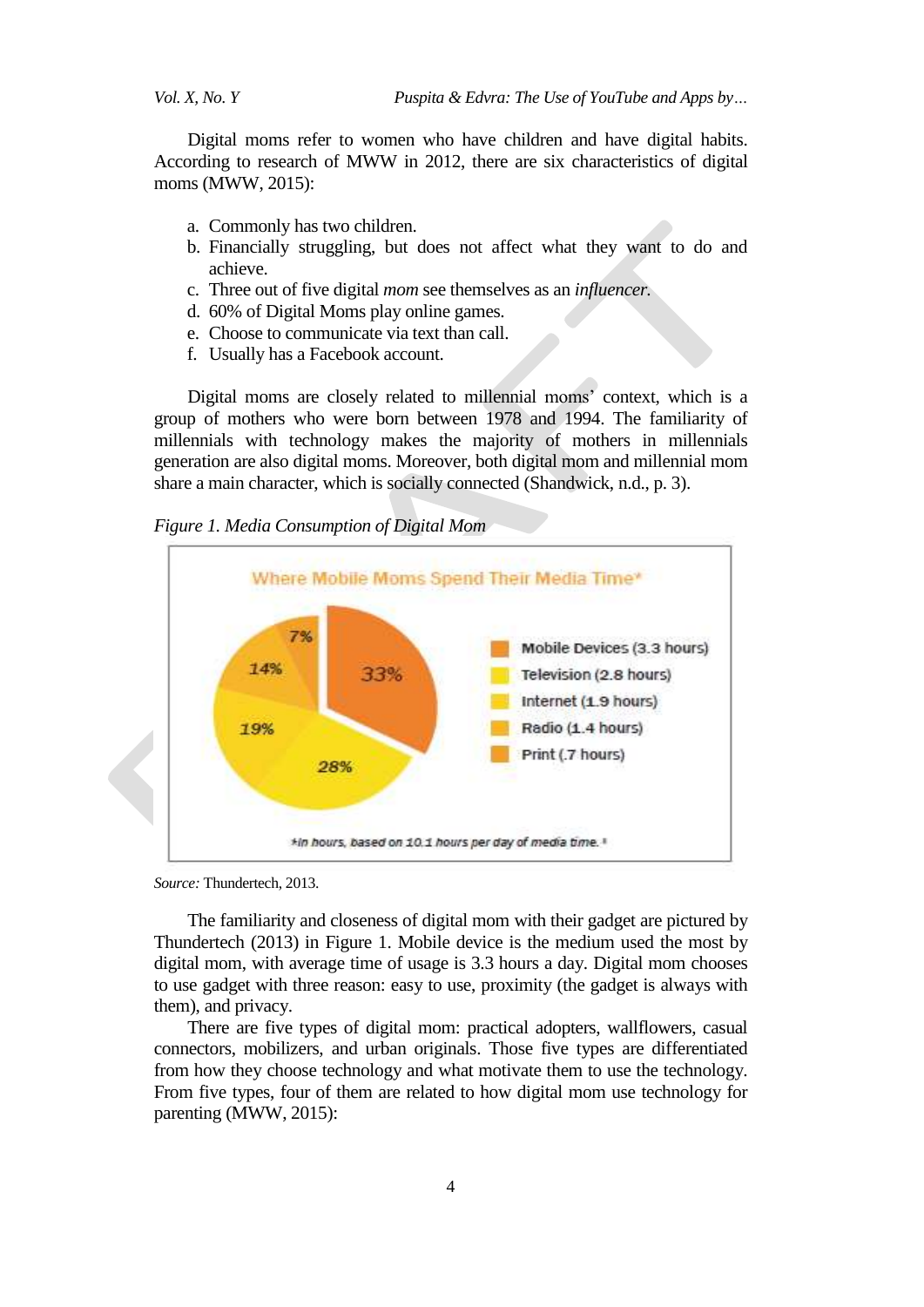- a. The practical adopters will use the technology to organize their lives and family.
- b. The casual connectors who interact with children using, mainly, technology. This type also tends to use technology to search information about parenting.
- c. The mobilizers also tend to use technology to search information on parenting.
- d. The urban originals usually use technology to share their experiences or upgrade their capability as parents. From four types mentioned above, this type is the most parenting-oriented type.

According to Gül Ünlü (2019, pp. 160–161), women use of the digital communication tools depends on the age range of their children.

## **Early Childhood Education**

United Nations declared Sustainable Development Goals *(*SDGs) in 2015, which included early childhood education as a global agenda SDG Target 4.2. The goal is that by 2030 all girls and boys have access to quality early childhood development, care and pre-primary education so that they are ready for primary education (UNESCO et al., 2017, p. 7). Accordingly, we assume that early childhood education needs more attention, including in Indonesia as UN member.

In this research, early childhood education refers to UNESCO guideline, and some international organizations such as World Bank, UNICEF, dan Brookings Institution. Early childhood education according to UNESCO (2012, p. 26) is on level 0, which aims to develop socio-emotional and academic skills that are needed to entering school (elementary school).

There are two categories in ISCED level 0, *early childhood educational development* and *preprimary education*. The first category refers to children in age 0-2 years old, and the second category refers to children in the age of 3 up to before entering elementary school, in Indonesian context it means 6 years old (UNESCO, 2012, p. 26). This research focuses more on *preprimary education,*  which has educational characters, namely children interaction that can increase the use of language and social skill, development of logics, and speaking through thinking process. Introduction to alphabets and math concept, and encouraging to explore the surrounding environment are also included in the educational goals at this age range (UNESCO, 2012, p. 27)

In order to evaluate early childhood skills, this research refers to a model module by UNESCO et al. (2017). A bit different from UNESCO, this module aims to look at children"s skills at age range of 4-6 years old, instead of 3-6 years old. MODEL module in MELQO (*Measuring Early Learning Quality and Outcomes)* examines the development of children skills from their *early literacy skill, early mathematic skill, social-emotional development, executive function.*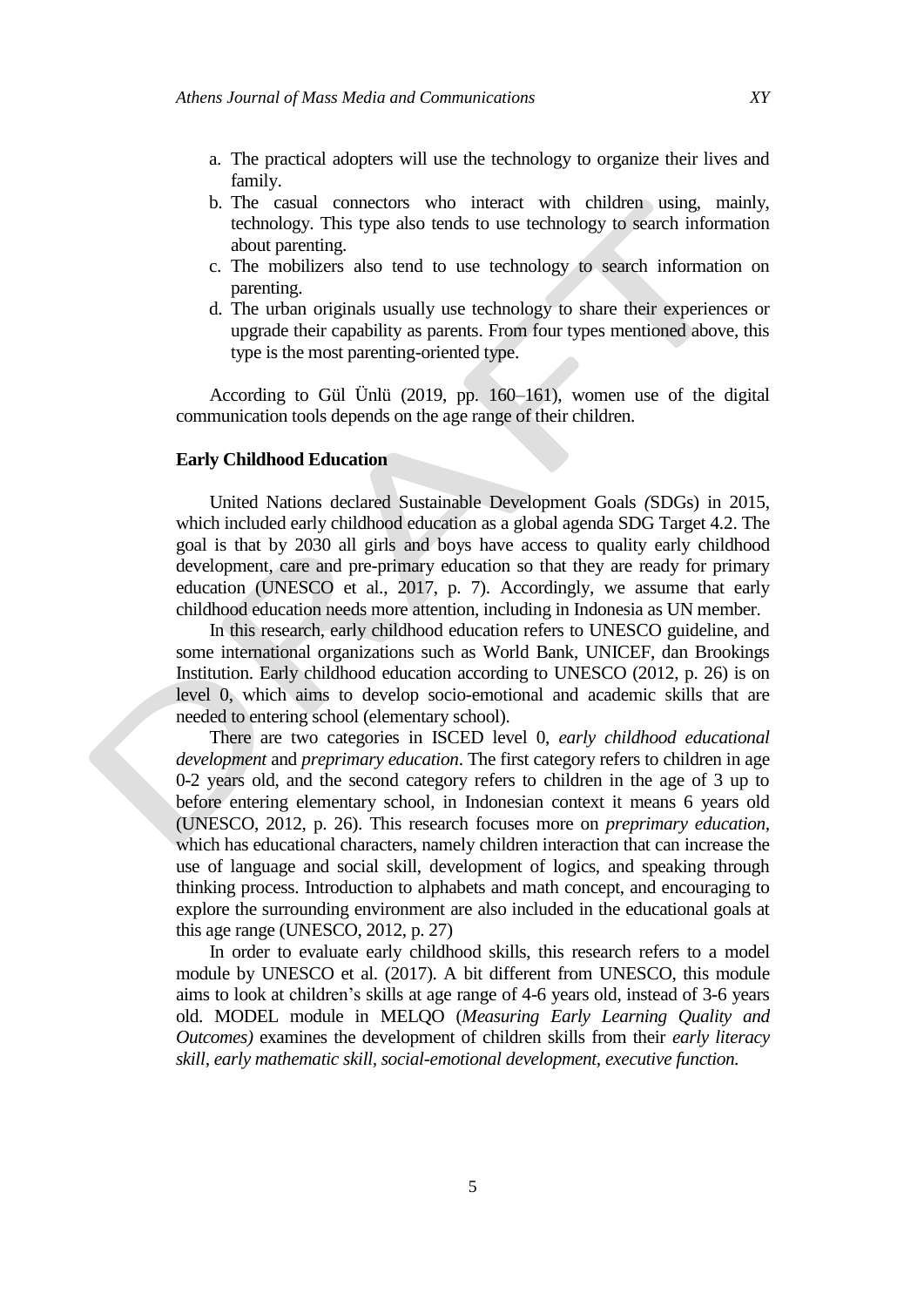## a. Early literacy skill

This is basic skill for children to read, write, and using language, and also other abilities that support it. Phonological awareness in children can be developed with the help of rhymes and songs (UNESCO et al., 2017, p.43). MELQO prioritize four constructs to observe *early literacy skill,*  which are:

- 1. Alphabetical skills, includes the knowledge of letters and its sounds (phonemes)
- 2. Phonological awareness, which develops gradually from words level, syllables level, rhymes, to phonemes level.
- 3. Expressive words, refers to words that a child is able to say.
- 4. Listening skill, refers to the ability to read and understand an instruction (UNESCO et al., 2017, pp. 43–44).
- b. Early Mathematic Skill

This skill refers to basic math skill in early childhood, which gives a useful tool for children in understanding their surroundings (Butterworth, 1996; NRC, 2009, cited in UNESCO et al., 2017). In early childhood education, this concept relates to numbers and its operationalization, geometry including the concept of space and measurement. Model module has six constructs in order to observe this basic math skill, which are: (UNESCO et al., 2017, pp. 40–42):

- 1. Verbal counting, refers to the knowledge of mentioning numbers and its order.
- 2. The knowledge of the order of numbers is not the same as the knowledge of quantity.
- 3. Early child often encounters with a small scale of "addition".
- 4. Early child encounters with number in his daily life in clock, house number, price, phone numbers, and others. Children will have to learn to remember the number and its lexical (number in word) (Chard et al., 2005, cited in UNESCO et al., 2017).
- 5. The development of spatial language varies in each culture, and children have significant understanding on spatial relations that becomes the basis of language proficiency (Sarama and Clements, 2009, cited in UNESCO et al., 2017).
- 6. Measurement activity can help children to create a simple framework of thinking in problem solving. Even before a child can use a specific measuring word (e.g., "I am taller") (Pruden et al., 2011, cited in UNESCO et al., 2017).
- c. Socio-Emotional Development

This development refers to children social and emotional behavior, which consist of several interrelated skills, including self-regulation, social cognition, and its implication to prosocial behavior, social ability, social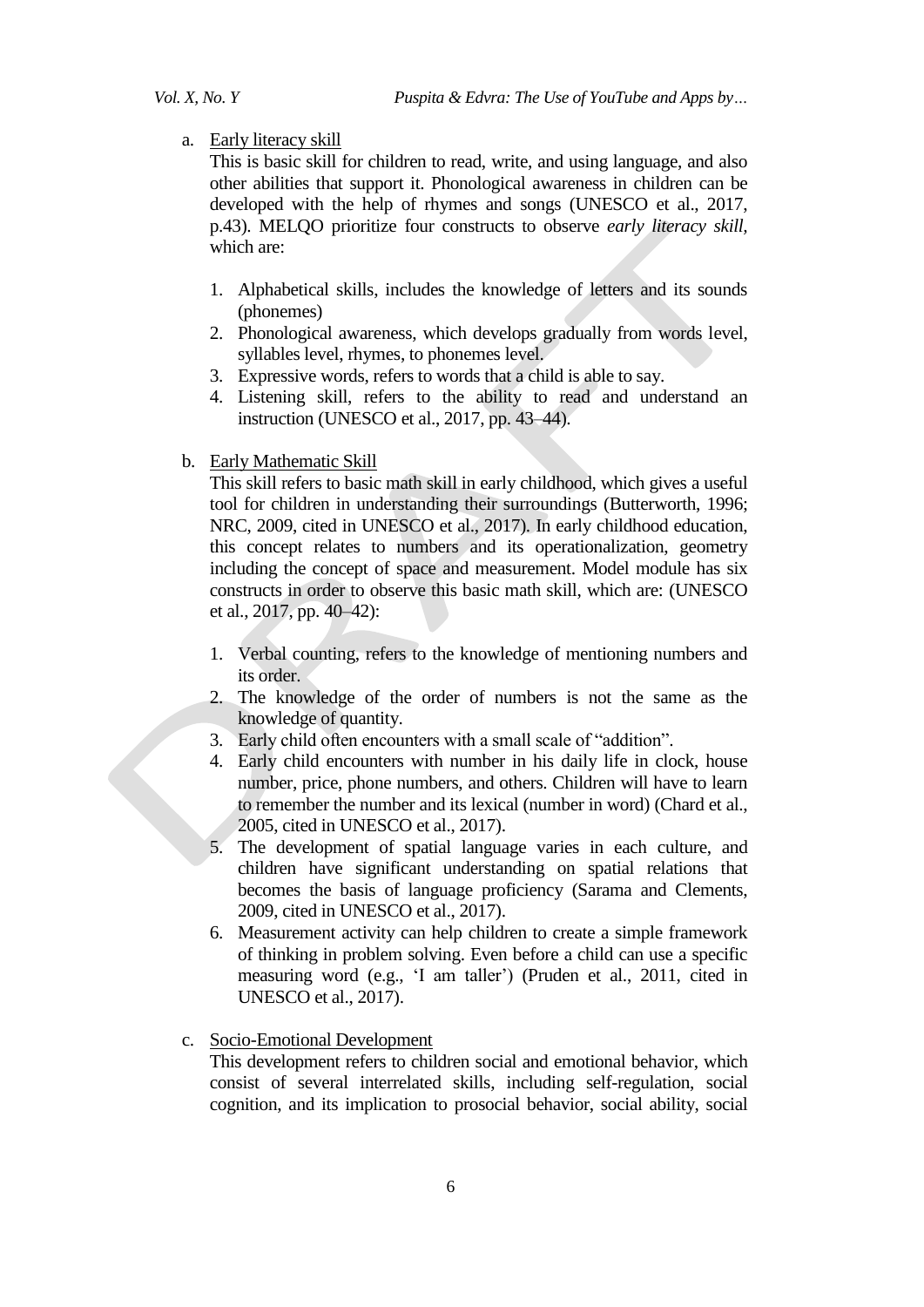welfare, and also learning approach. *Social*-*emotional development* is a learning process about what is good socially and culturally (UNESCO et al., 2017, p. 37).

The latest concept about socio-emotional skill in preschool age children focuses more on two areas, children competency in building and maintaining relation with other people, and self-regulation or children ability to manage their emotion for the sake of positive participation in social interaction (Thompson, 2015, cited in UNESCO et al., 2017, p. 39). Social cognition is associated with children ability to think about and to understand the social relation with other people, recognizing other people"s feelings, and taking action to make others happy if necessary. Social cognition includes empathy, and prosocial. Understanding others" feeling includes the ability to (1) understand basic emotion, like happy, sad, angry, and to express those emotions, including the trigger, causes, and the consequences; (2) to recognize the complexity of emotion; and (3) to differentiate the rule of standard and complex expression of emotion (e.g. shame and guilty).

d. Executive Function

Executive function refers to a group of skills that encourage children"s learning areas, including memory, self-regulation, mental flexibility. E*xecutive function* competency shows the skill that helps children and also adults to focus on important matters, bring up ideas, change focus, and control urges (UNESCO et al., 2017, p. 35).

There are three main elements that are associated with *executive function*, namely *working memory, inhibitory control* and *flexible switching* (Liew, 2012, cited in UNESCO et al., 2017). *Working memory* is related to the general intellectual ability, math, and reading. *Inhibitory control*, along with *flexible switching*, are identified as the first skill that emerges and develops in early childhood (Diamond and Doar, 1989; Diamond et al., 2002, cited in UNESCO et al., 2017). *Inhibitory control* helps children to suppress inappropriate behavior and thoughts that they feel can disturb their concentration in understanding instruction (UNESCO et al., 2017, p. 36).

## **Internet and Children**

From time to time, the number of children that join the digital network and interaction is increasing. It shapes their experience and growth, it also opens their opportunity to learn and socialize (UNESCO, UNICEF, Brookings Institution, and World Bank, 2017, p. 8). In the last five to six years, the number of internet users with the age under nine years old has increased. The media used by these children to access the internet are smartphone and tablet, which have become important devices in their culture (Holloway et al., 2013, p. 4).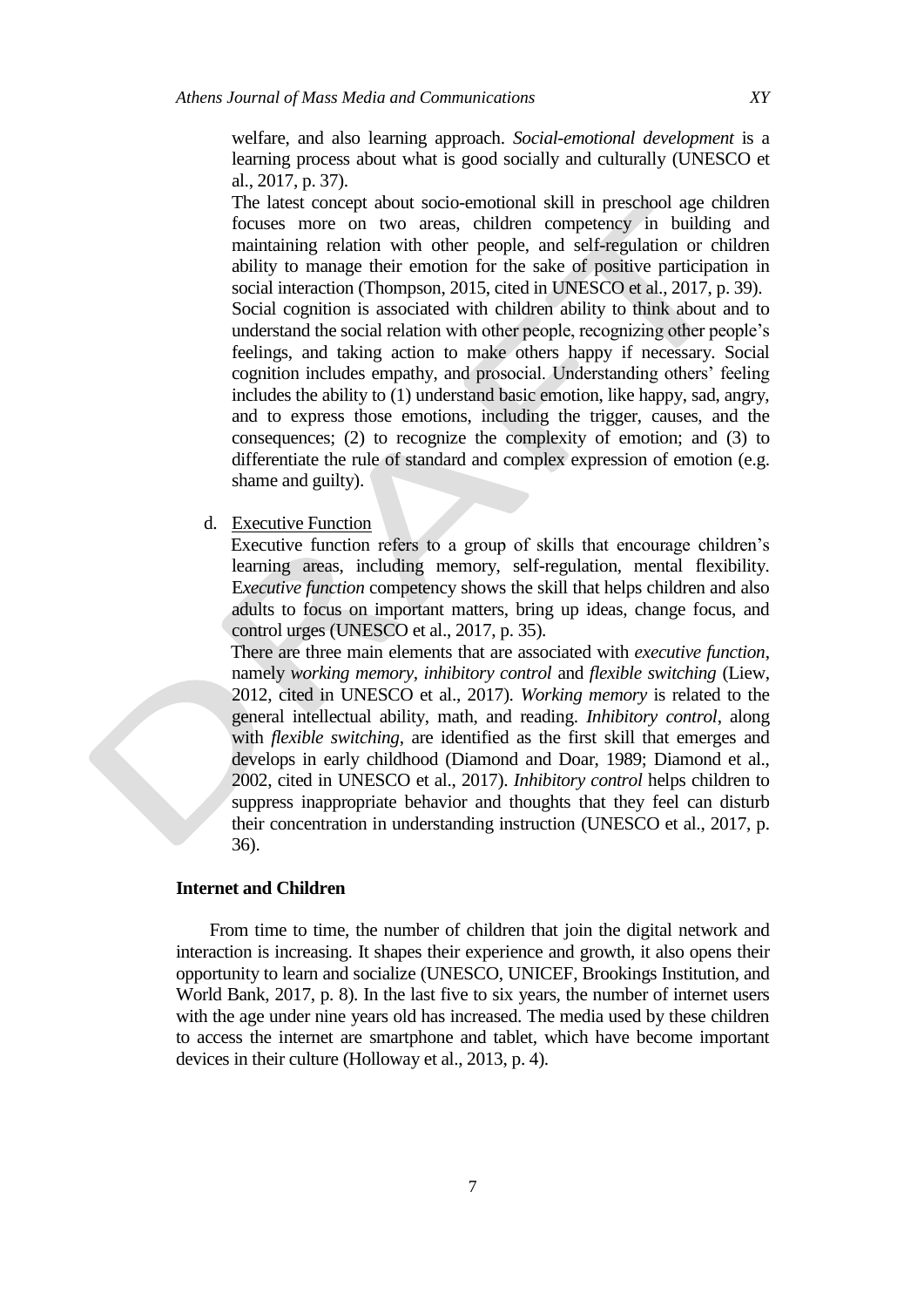The majority of children consume digital media to play game and watch video streaming (Livingstone et al., 2015). At this stage, children can be introduced to mass production content, but also can be trained to create content.

Guidance and supervision from parents are important due to the risks and consequences from the use of technology and interaction in internet, such as security and privacy (UNICEF, 2019, p. 8). Parents play role as mediator to prevent the risks. In this matter, parents may become the policy*-*makers for their children"s media consumption. According to Livingstone et al. (2015) there are five strategies in parents' mediation:

- a. Active mediation for internet user: to talk about internet content and online activities with the children, to sit near the children when they access the internet, and to actively share their children"s online experience.
- b. Active mediation for internet security: to do some activities and to give recommendations in order to raise responsibility and caution in using internet.
- c. Restrictive mediation: to create rules in children"s internet usage, e.g., access duration, access location, content to watch, and limitation in children internet activities.
- d. Technical restriction: to use software or other device to limit, filter, and monitor children"s internet usage.
- e. Monitoring: to check the history and digital footprints after the children finished using internet.

Parents' mediation is needed in children's activities related to digital media, especially for children in young age. However, it is also a new opportunity that new technologies not only can be used to entertain young children but also to learn. Children can now have access to do creative learning through technologies because in the digital age, learning can and must become a daylong and lifelong experience (Resnick, 2002, p. 36).

## **Methodology**

This research is an explorative qualitative research to find out the use of ICT by Digital Moms as learning medium for children in early childhood. The data are collected through in-depth interview and observation. The subjects of this research are mothers, who were born between 1978 and 1994, have child (children) with age 4 to 6 years old, access internet minimum three hours a day, give their children access to a gadget, and want to participate in this research. With those criteria, four mothers have been chosen to be informants in this research.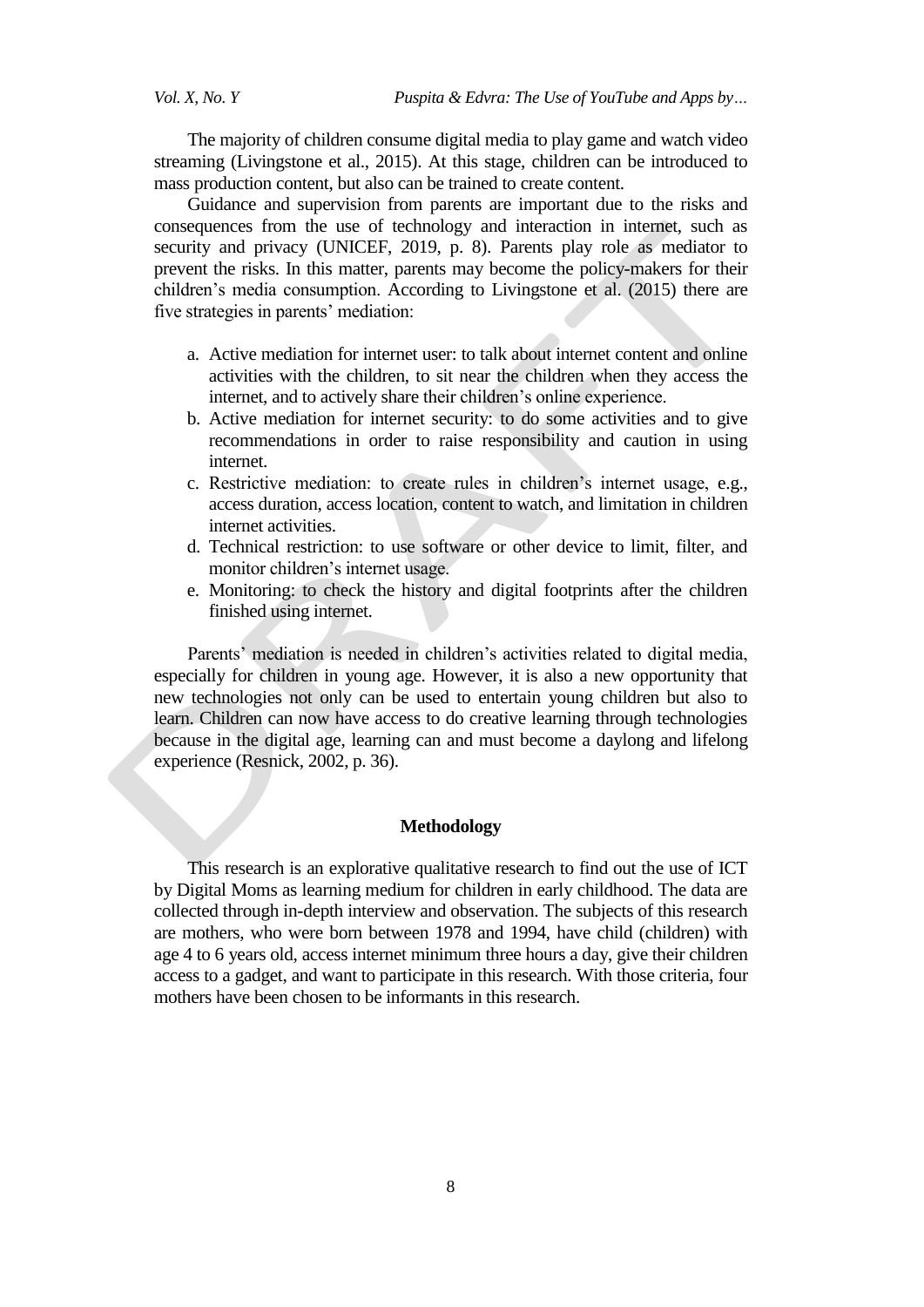# **Results**

Mimi (29), Lia (34), Chika (26), and Aya (34) are the informants of this research. All of them were born between 1978 and 1994. The first informant is Mimi (29), has one child. A six years old girl, further will be mentioned as Z (6). Right now, Mimi is working as an employee of a private education company in Yogyakarta. Mimi has a master degree, which she took in the UK. Not only working as an employee, she also is an author.

The second informant is Lia (34), she has one child, a five years old girl, further will be mentioned as V (5). Lia has her own culinary business. She finished her bachelor degree from a private university in Yogyakarta. The third informant is Chika (26), a stayed-at-home mother, who has a four years old girl, M (4). Chika"s last education level is high school. The last informant is Aya (34). She is a kindergarten teacher and has two children. Both children are boys, 9 years old and 4 years old. R (4) will be the subject of this research. Aya"s last education level is bachelor degree.

All of the informants have different habits in media consumption. Mimi (29) depends her needs of media on internet connection because she prefers YouTube and other social media platform to search for information and entertainment. Meanwhile Lia (34) uses internet just to check on Instagram and WhatsApp as her business supporting platform. Lia also consumes TV and radio, but just as a companion while she is doing other activities, like baking.

Chika (26) consumes all media, from internet to conventional media like TV, radio, and magazines. Chika is also an active social media user. She makes content for her TikTok account at least once every two months. Meanwhile for YouTube, she chooses just to watch the content instead of producing one. She is active in WhatsApp but not in Instagram, Facebook and Line. Aya (34) chooses internet to look for information using her gadget. She actively uses Facebook and Instagram, but also sometimes she listens to radio. Lia and Aya are the informants with the least access to the internet, between 3-5 hours a day.

Even though all the informants have different habits in using gadget and accessing the internet, all of them are active users with different aims. The aims are associated with their daily activities. Mimi, for example, is very active in social media. She claims herself as a social media addict, but her job also requires her to access the internet. Moreover, she is a novel author who needs social media to promote her book and to interact with the readers. Lia, who owns a culinary business, uses internet and social media to communicate with her customers, to promote her products, and also to search for recipes. Chika, as a stay-at-home mom, feels like she has a fair amount of free time that than she uses to make TikTok contents. Meanwhile Aya accesses the internet to search for recipes to support her cooking hobby and news, including infotainments.

All the informants state that they do not use information from the internet as their main source for parenting. For Mimi, internet provides too many information which can be confusing, and she believes that mother understands better her child"s condition. Mimi as one of the informants that very active in virtual world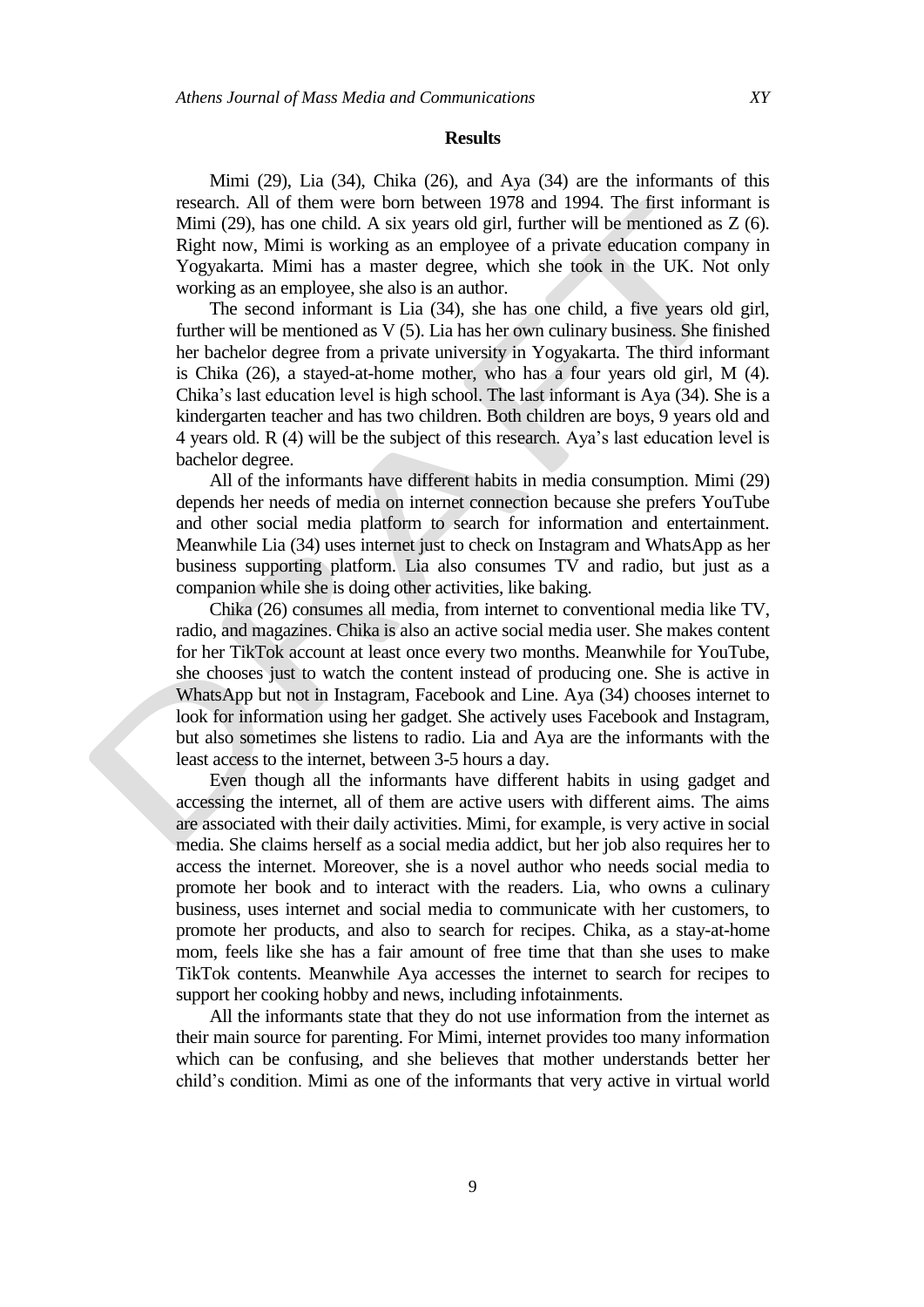says that there is a certain demand that should be fulfill by the millennial mom, especially related to children"s show/program that increasingly diverse.

"As a millennials mom, we have to remember the characters in our child"s favorite show. For example, Z likes to watch Korean show, Pororo. I did not know all the characters. Z talked excitedly about them and when I tried to guess one of the characters, Poby, she said "Nooooooo" angrily. From that moment, I did my homework and watched her favorite shows, *googled* and tried to remember all the characters." (Mimi, interview, 2 August 2019).

Lia states that technology somehow has affected her life as a mother, especially because of the information on parenting and new entertainment form for children. Meanwhile Chika says that technology has made her life easier, specifically the internet in the context of finding cooking ideas and also adding knowledge on science.

All children from the informants, Z, V, M, and R also consume different media. Z (6) does not watch TV at all at home, she depends on internet, like YouTube and social media with limited duration. It is also caused by her full activities at school until evening, so she does not really have much spare time. Meanwhile V (5) consumes YouTube, *offline* videos on gadget, and also television, but she is not allowed to access social media. M (4) consumes television, radio, YouTube, and Mombi magazine. Even though Chika admits that radio plays more adult songs, M enjoys the rhythm. R (4) also consumes television, besides YouTube in Saturday and Sunday.

In the midst of pros and contras of internet effects on children, all of the informants agree that internet and technology are useful for their children. Mimi, for example, argues that there is nothing good to watch for children in television nowadays. Lia states that internet and technology have helped her in assisting V in learning.

"Well, I am not always able to accompany her, so gadget and all information in it can help her to find information that she needs, that maybe I have not had the chance to share it with her yet. For example, she looked for information about mixing colors, or about shapes. Yes, for me ii is helpful." (Lia, interview, 16 August 2019)

Different with Z, R, and V that have no problem interacting with new people, M is the youngest and she is very quiet. It takes a while for M to give feedback. It becomes one of the reasons for Chika to feel that internet has somehow contributed in increasing M"s skill and courage.

"The biggest advantage is now M wants to sing. She is very shy and very quiet. But after watching songs in YouTube that she likes, she starts to sing along. For example, 'Let It Go' (Frozen). I am very grateful that now she talks more." (Chika, interview, 23 August 2019).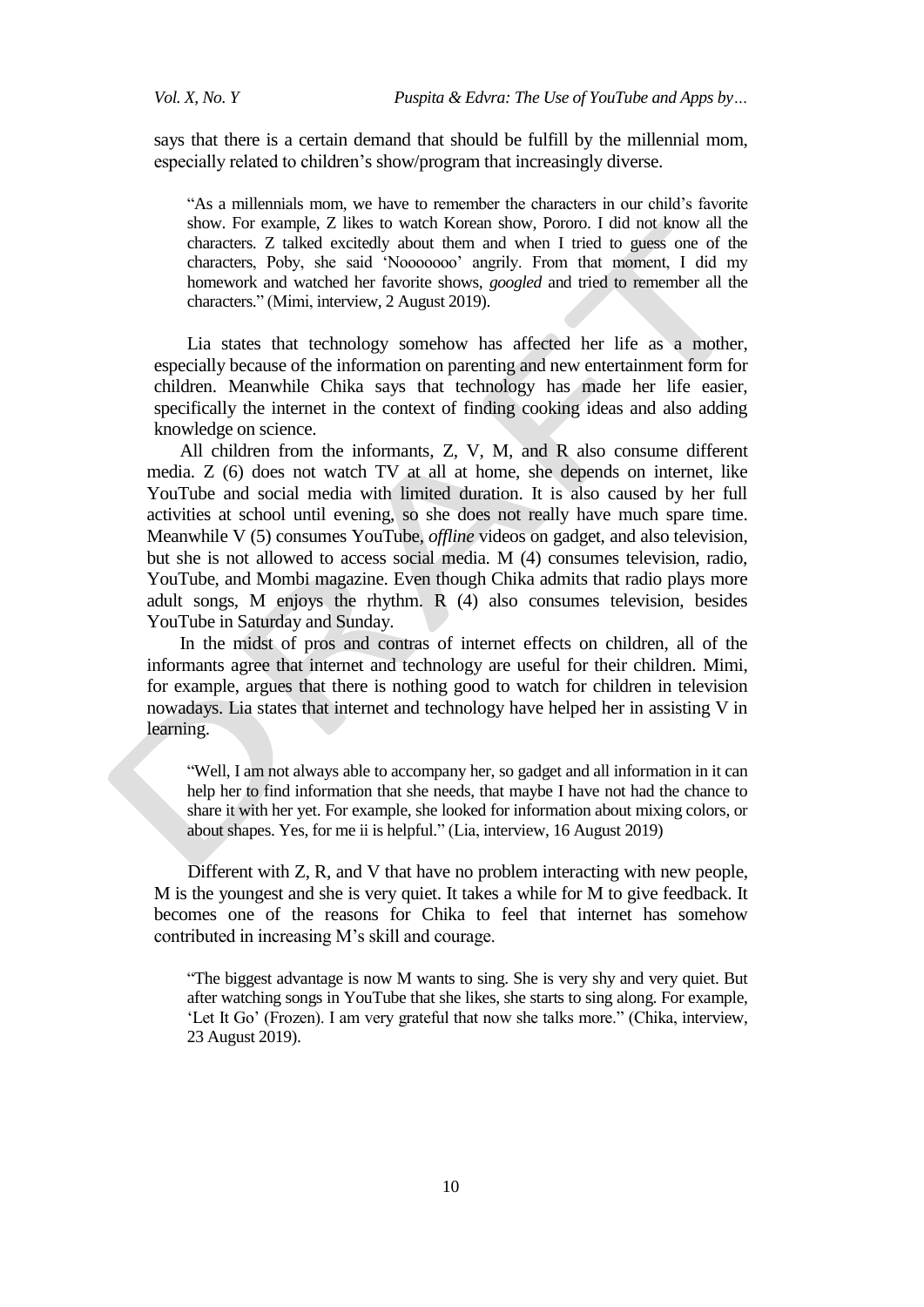Meanwhile for Aya, she admits that technology and internet are now an important aspect in children"s lives, but parents have the responsibility to supervise (Aya, interview, 8 November 2019).

Nevertheless, all the informants do not deny the negative effects of the content in internet, especially YouTube, so that all of them decide to limit and supervise the internet access of their children. Mimi just allows Z to watch YouTube in *offline* mode, means that all the videos have been downloaded first. Z only watches YouTube *online* on Saturday, when she accompanies Mimi at the office. However, Z has the freedom to choose the video that she wants to watch, of course with Mimi"s permission.

"She (Z) just needs to show me the videos she wants to watch. Once when she was 4.5 years old, she wanted to watch Elsa (Frozen), but when I check the video is entitled "Elsa is getting pregnant from Spiderman". The video appeared in *home* due to her recent watching activity." (Mimi, interview, 2 August 2019).

Lia also gives freedom to V to choose what she wants to watch, but Lia sets the YouTube to show only content for children. Lia is selective in using gadget and internet access. She has to know what V is watching. When Lia is not familiar with the video"s sound, she will check because one time Lia found a disturbing content. This video also appeared in *home* because it is played by children (Lia, interview, 16 August 2019).

Meanwhile, Chika decide to choose what M can watch, even though this is contrary to what her husband does. Chika realizes that M is still easily affected by the message in YouTube video. Thus, Chika needs to be very careful and supervise what M watches.

"One time, she watched a cartoon which showed a kid who does not want to go to school, and the next morning M did not want to go to school. She imitated exactly what she watched. It lasted in 3 days." (Chika, interview, 23 August 2019)

During the interviewing process, researchers observe how all mothers supervise their children in accessing internet or apps with their gadget. Mimi, for example, has to listen to Z's story about what she is watching, and Z's father is always ready to help Z when she cannot finish a game.

Lia asks V about the video she is watching. Lia also encourages V to type herself if she wants to watch a specific video. V is still learning to write and read, so it is a part of learning when she types in YouTube search box. Lia just helps her to recognize the alphabets through its phonemes, while Chika actively helps M to search video on YouTube or to install a new game for M.

The rules of the duration for each child in accessing internet and using gadget can be seen in Table 1.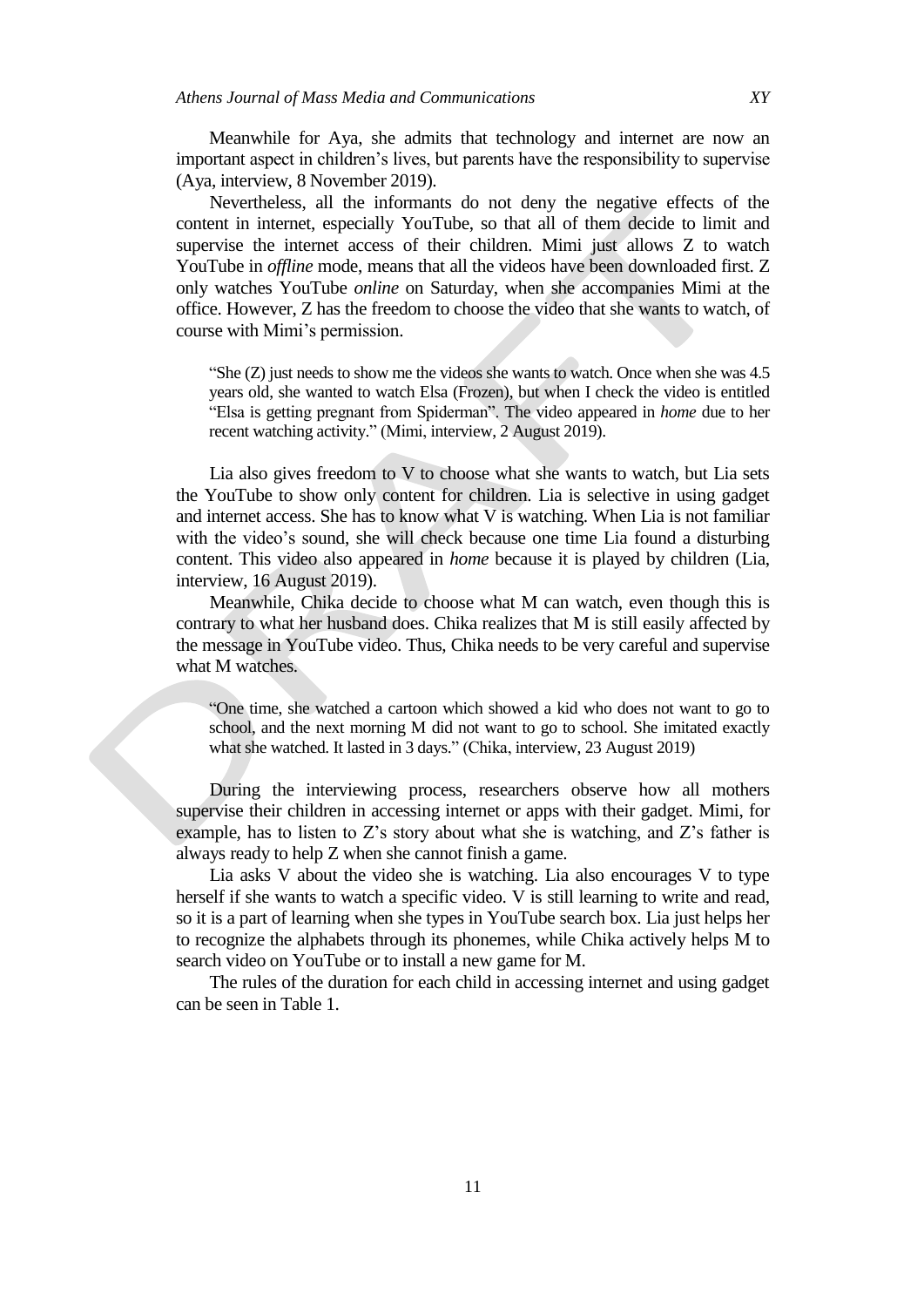| <b>Name</b> | <b>Duration</b>                           | What to access                                                                                      |
|-------------|-------------------------------------------|-----------------------------------------------------------------------------------------------------|
| Z(6)        | 30 minutes                                | Offline videos (everyday), online videos (Saturday), social<br>media with Mimi's permission         |
| V(5)        | 20 minutes                                | Online and offline video, no game and social media.                                                 |
| M(4)        | 4-5 hours<br>(sometimes<br>less)          | Online video, making TikTok video with Chika, social media<br>content with Chika's permission only. |
| R(4)        | 2 hours only in<br>Saturday and<br>Sunday | Online video                                                                                        |

*Table 1.* The Duration for Each Child in Accessing Internet and Using Gadget

*Source:* primary data.

Table 1 shows that M has the longest duration in interacting with gadget and internet. Chika states that somehow, she is also really active in internet and intensely using her gadget, she cannot be a good example in limiting M"s duration.

"I have tried to limit her time, but M disagreed because her friends here (in the neighborhood) can use their gadgets without time limit. But I also realize that I cannot really be separated from my gadget either, and be a good example for her." (Chika, interview, 23 August 2019).

This research involves four children, with different age in early childhood age range, different duration and activities in accessing internet and using gadget. The mothers of these children are all millennial moms also with different education background, and different habits and rules in using gadget and accessing internet. The observation data show that different early skills develop differently among children.

## **Early Literacy Skill**

Z is the oldest child in this research, 6 years old. She has developed the early literacy skill. She easily remembers all the names and characters in each video that she watches, she can also differentiate each character even though it probably looks similar one another. Z pays attention on the clothes of the characters to distinguish them. Z is also able to know the relationship between characters (friends or family).

Moreover, Z is able to retell the story from what she has watched in her own simple words. Mimi encourages Z to write a story on her own. According to Mimi, Z learns to write stories in formal language from the video she watches. For example, Z wrote about Rapunzel with a polite and formal form of language.

"Z can already write and read, now she learns to write stories. She wrote about Rapunzel. I think it is the politest version of Rapunzel because the guard asks permission first to the witch before taking the flower. What surprise me is that she wrote "the guard is up to his courage" She usually only says "of course he is brave!"" (Mimi, interview, 2 August 2019)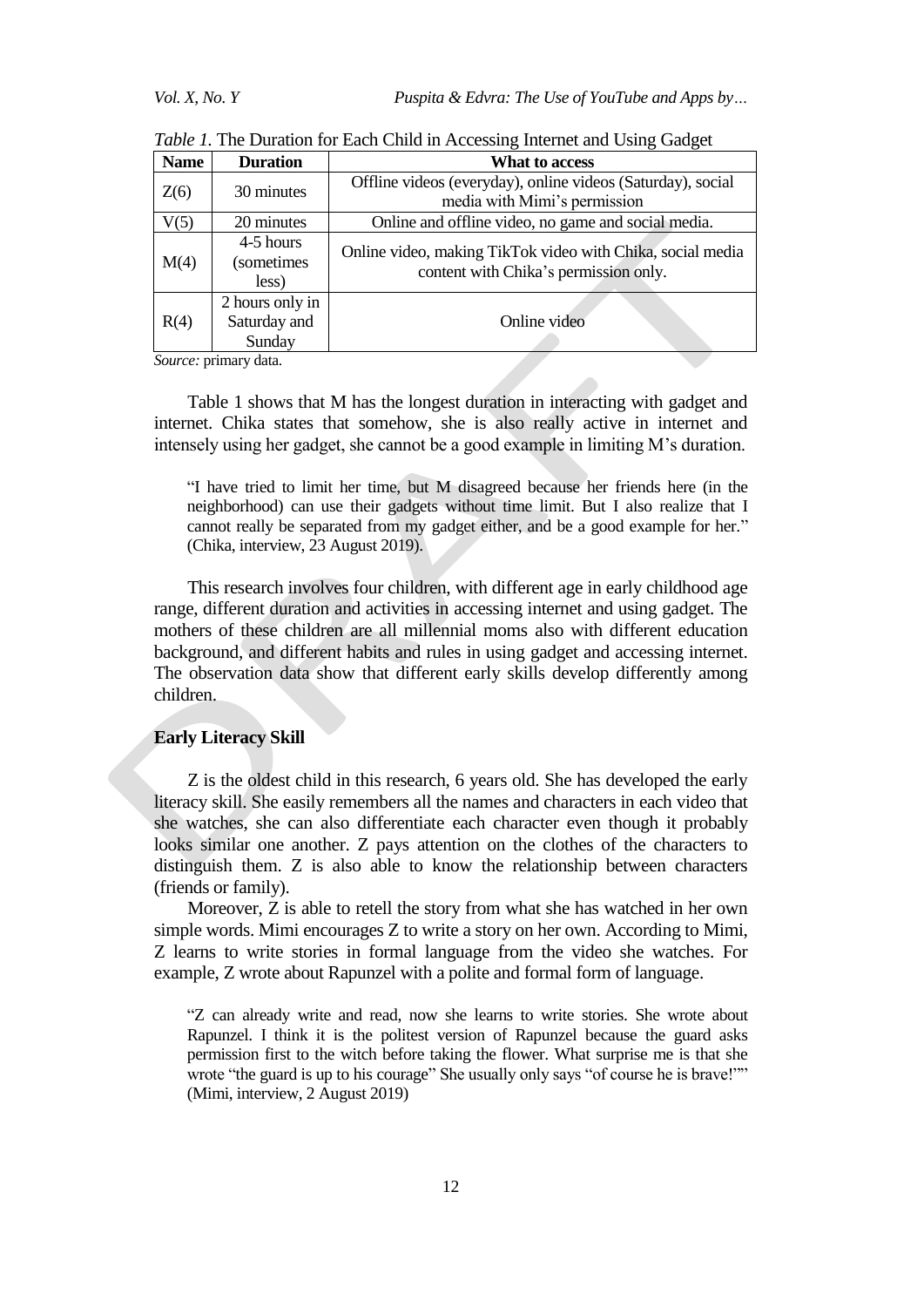V"s early literacy skill can be seen during observation. V (5) has been able to recognize alphabets and write it in the YouTube *search box*, even though with Lia's help. For example, when V tried to write 'INDONESIA', V wrote "INTONESIA". Then Lia helped her by dictating the alphabets. Lia also introduced her to spacebar. Moreover, V is able to re-tell the story she has watched with her own words. For example, baking video, V is able to tell how to make coffee cookies. But for story video, V still has difficulty in understanding the storyline.

Meanwhile, the observation on M (4) shows that she is not able to recognize alphabets to arrange a word, so she needs help from Chika to search video in YouTube. But M is able to recognize characters and its names. Chika encourages M to watch videos that can support M in developing her language ability.

R (4) is the only second child in this research. Some of the observation results about R are a bit different from other children. For his *early literacy*, he is able to tell the story about a shark ride in Universal Studio. R also recognizes the character in Transformer, Optimus Prime, in the video and other robot characters. R not only watches videos chosen by Aya, but he also follows what his big brother watches.

#### **Early Mathematic Skill**

Early mathematic skill is very obvious from Z"s (6) observation result. She shows it when she plays a math game in her gadget. This is an addition game that consists of several levels from easy to hard. Z has succeeded finishing all the questions up to orange level, the medium-hard level. The last question she did, was 15+17. Mimi helped her with a clue "5 plus 7 is?" Z then found out the answer for the math question, "Oh, I see, the answer will be the one with 2 as the last number, it is 32"

M (4) does not use gadget and internet to learn math because according to Chika, M has enough time at school to learn math and M also has specific study time at home to learn writing, reading, and counting. During the observation, M was able to count the number of characters in the video. Similar to M, V does not watch video and play math game. Lia prefers to introduce simple counting manually. But V watches video about simple geometry.

Meanwhile R did not show this skill during the observation. We believe that this is not about his skill, but R tends not to answer question about learning subjects, except to his teacher. This is also confirmed by Aya,

"He will pretend he does not know the answer... but if his teacher asks, he will answer" (Aya, interview, 8 November 2019).

## **Socio-Emotional Development**

Age is a factor that determines the socio-emotional development of children in this research. The older child shows more complex socio-emotional development. Z (6) is able to correlate what she watches in video with her real experience. During observation, Z watched a video from Babybus channel in YouTube. Z was able to re-tell the content.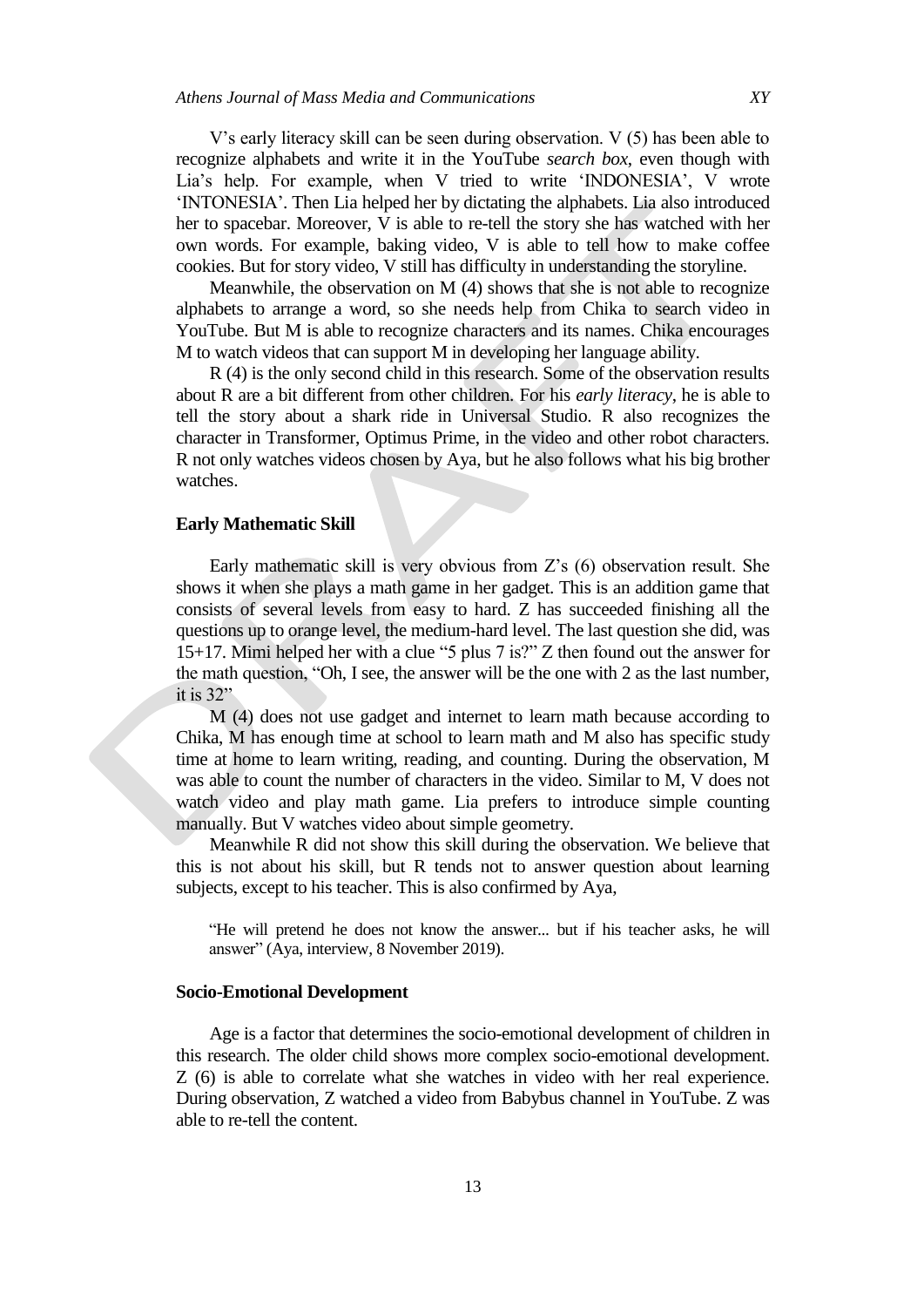"Babybus is singing because the baby crocodiles need to pee, and they have to queue" (Z, interview, 2 August 2019).

She can relate the content of the video with her daily life. Z says that people should queue in the toilet, and her mom (Mimi) has once reproved someone who did not want to queue.

A bit different with V (5), V still in the stage of imitating what she saw in the video or memorizing objects she saw in the video, and she can show and point it out afterward. It also states by Lia:

"She associates what she saw in video with her daily life. So, sometimes she watches a video about children who go shopping and review what they bought. For example, Yuppi candy. Then, when V and I went to do groceries, she could tell the exact product she saw in the video and she also imitates to review the product." (Lia, interview, 16 Aguustu 2019).

R is also able to relate what he watches with his surroundings. Though it is not seen during the observation, but Aya explains:

"For example, R likes to watch Upin-Ipin. So, he sees Mail (one of the characters) like his friend at his grandmother's house" (Aya, interview, 8 November 2019).

All four children with age of 4, 5, and 6 years old are able to show emotion, especially when they watch videos. They laugh when they see funny videos, or cover their face when there is something terrifies them. This basic emotional skill is more dominant in M (4).

#### **Executive Function**

Executive function skill in each child is different. M, for example, who is just 4 years old, has not been able to show this skill. She has not been able to choose which video is good for her, it looks like she randomly chooses the video she wants to watch. M tends to just imitate the video content, she did not want to go to school right after she watched a video, also strengthens the assumption that M has not developed the executive function skill. Thus, Chika always chooses and supervises M when she watches YouTube. However, M has shown her memorizing skill. She sings along when she watches music videos even though she still misses some words.

R (4) also has not been able to show this skill, just like M. it is probably because he is the second child, who, according to Aya, just follows what his elder brother does. R also cannot decide whether a video is good for him or not. Thus, he always asks Aya when he wants to watch a video. According to Aya, R sometimes still wants to watch videos that Aya has told him not to and will cry when Aya says no. In this matter, Aya keeps telling R which content is good for him and which one is not (Aya, interview, 8 November 2019)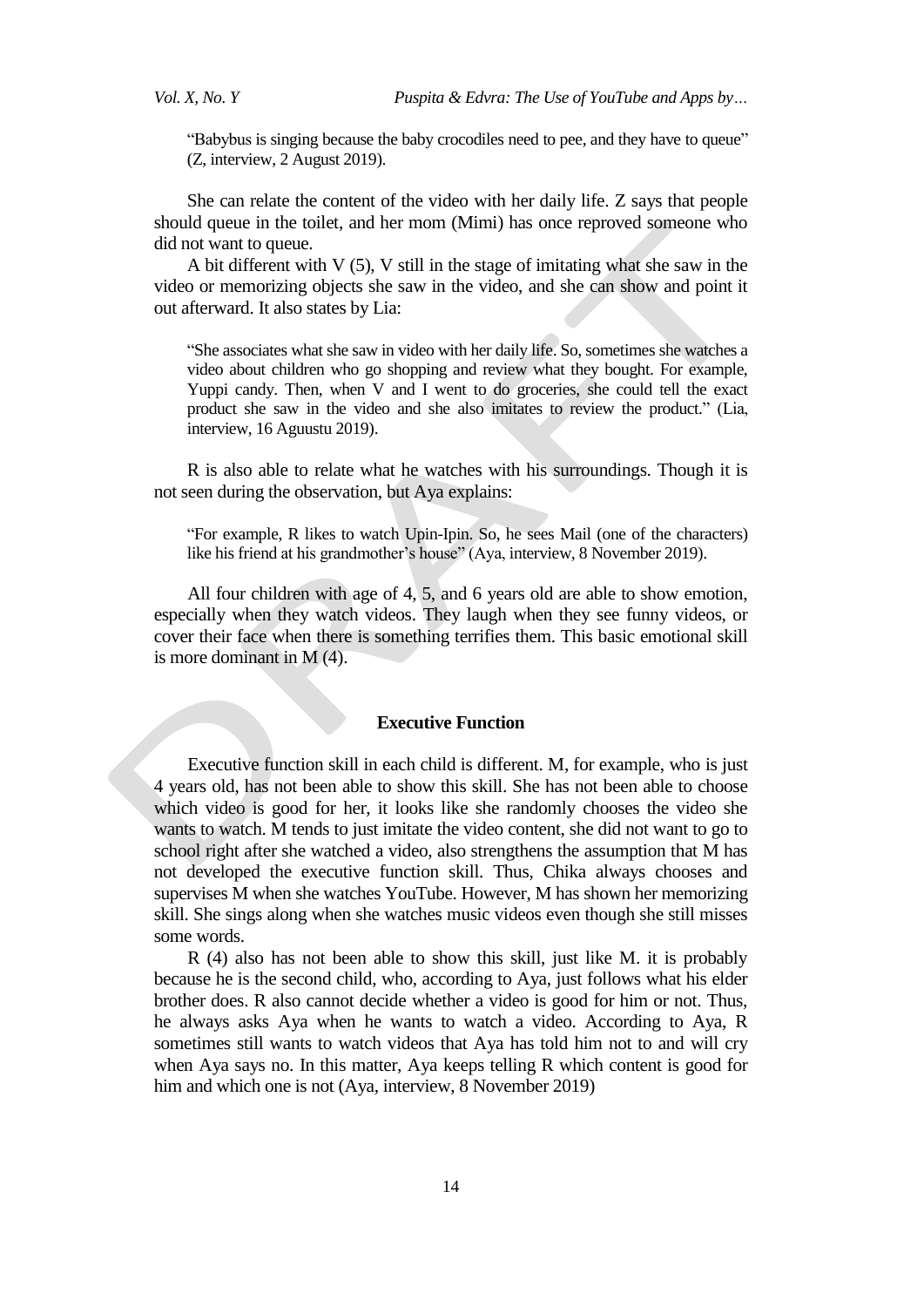Meanwhile, this skill has been developed in  $V(5)$ , she shows that she can already choose video that is fine for her to watch. If then, she finds something not good in the video she can already identify it. For example, fighting scene. Lia, her mother, sometimes tests her ability.

"Sometimes, I pretend to be sleeping beside her to see what she actually watches. Surprisingly, she will change the video every time she sees something terrifying, including fighting. She will also change the video that she knows I have asked her not to watch it again." (Lia, interview, 16 August 2019).

Z (6) has been able to identify values in a video, and decides whether it is good for her or not. During observation, Z watched a mandarin song. She did not understand the language but she understands the message through its visual. The video is about baby crocodiles that go picnic with a bus, but they need to pee. So, the baby crocodiles make a line and queue in front of the toilet. Z says it is the right thing to do. Mimi encourages this skill by always asks Z to re-tell the stories from the videos she just watched.

## **Discussion**

All four mothers in this research are good examples of mothers who live in digital era and as a part of digital and information society. These mothers live closely with technology in their daily lives, especially smartphones, which they use for working, seeking for information and entertainment, and also for daily communication. It reflects what stated by Levin and Mamlok (2021, p. 3), that the immediacy of communication and the constant availability are parts of the cultural change in the digital age.

 Both the interview and observation help to explore and understand what the research subjects do with their gadget to support their children learning activities. All mothers allow their children to use gadget and to access the internet. In line with the research from (Gül Ünlü, 2019, p. 147), that it is now possible for digital moms to use technology, even the simplest such as a mobile phone to communicate even with their young children, the mothers in this research use the smartphone to support their children learning. In this context, learning is seen as a communication process in which mother needs to deliver a learning message to their children.

However, each mother chooses different online activities to support their children learning activities. Chika, still uses conventional technique for M to learn writing, reading, and counting. Thus, Chika does not use gadget and internet to help M develop her *early literacy skill* dan *early mathematic skill*. Similar to Chika, Aya does not use gadget and internet to improve R *early mathematic skill*, Aya thinks that R is not really helped by gadget and videos in learning math. But Aya still use it for supporting R"s *early literacy skill* for example to introduce colors.

Lia also does not use gadget and internet for improving V"s *early mathematic skill* but still use it in *early literacy skill*, for reading, writing, and to communicate, and also other skills that relates to it. From the above explanation, it is clear that in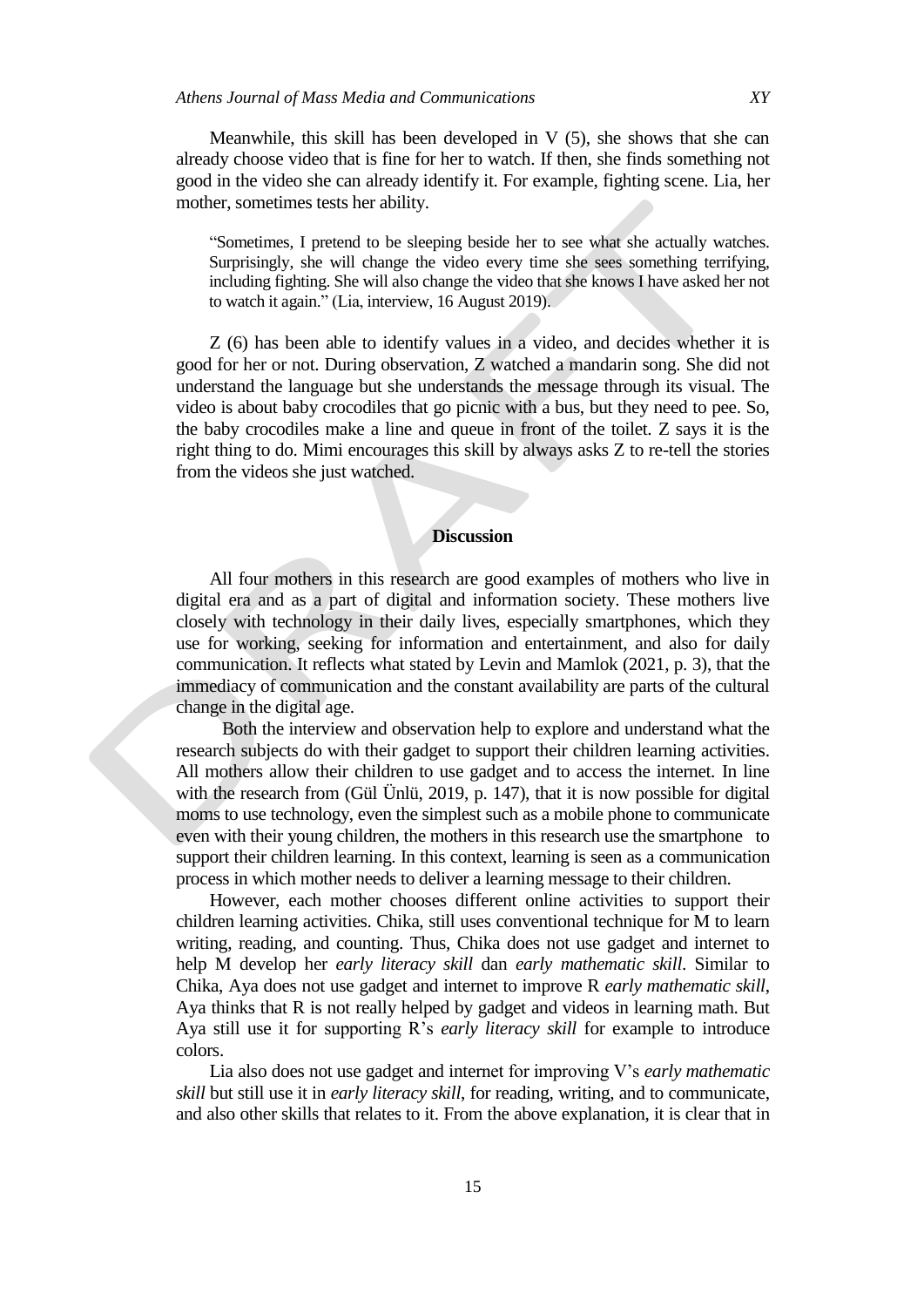mothers" perspective, learning math for young children cannot be supported by YouTube and apps. They prefer that their children learn math with teacher at school, and using a conventional way of learning.

Lia uses video in internet for V to learn *letterland*. *Letterland* is an English teaching method, based on *phonics* to teach 3-8 years old children in reading, writing, and spelling. V goes to an international program that sometimes has the difficulties to differentiate spelling in English and in Bahasa Indonesia. This problem is associated with alphabetical skill in *early literacy skill,* which relates to the knowledge of alphabets" names and sounds (UNESCO et al., 2017, p. 43).

Meanwhile Mimi, states that gadget and internet have helped Z in literacy and math, direct and indirectly. Using an online math game directly improves Z"s *early mathematic skill*. While Z"s *early literacy skill* has improved with an indirect support from YouTube, includes alphabetical, phonics, and listening skill and also using expression words.

M, R, and V"s early literacy skill is also supported indirectly by watching videos in YouTube. R and V are able to re-tell the simple story from a video. This skill is associated with listening skill, which refers to instruction acceptance and reading skill (UNESCO et al., 2017, p. 44). While M shows phonological awareness skill, which associated with the understanding of words, syllables, rhymes, and phonemes, through the songs she listens in YouTube. It is in accordance with the theory that phonological awareness in early childhood can be developed through songs (UNESCO et al., 2017, p. 43).

Internet can also be a learning medium to support children"s *socio-emotional development* and *executive function*. These two skills are different in each child depend on, one of the factors, the age. The older child shows clearer and more complex socio-emotional development.  $Z(6)$  is able to relate the context she sees in the video with her daily life. Meanwhile  $V(5)$  is able to relate some objects in the video with her daily life.

M and R, who both are 4 years old, show basic emotion when they watch YouTube videos. Basic emotion includes laughing when seeing something funny or closing their eyes when there is something terrifying. Therefore, M and R have fulfilled one out of two areas in socio-emotional skill, which is basic emotion management (Thompson, 2015, cited in UNESCO et al., 2017, p. 39). In this research, the difference of these skills in younger and older children is obvious. Thus, it can be explored more in different context or even a very specific one, like in a specific apps or learning games.

In addition, this research found a different result from Gül Ünlü"s (2019, pp. 160–161) research; women use of the digital communication tools depends on the age range of their children. In the context of using YouTube and apps for supporting children's learning, the mothers do not specifically choose the apps and videos based on their children age, but more to what their children like to watch or use, as long as it is suitable for children (not an adult content). Further work on this matter is important because the use of technology and internet content seems to be varied and it reflects a personal choice. According to Livingstone, et al. (2015), children tend to consume games and video streaming. It also can be seen from the children in this research. From this media consumption, children are introduced to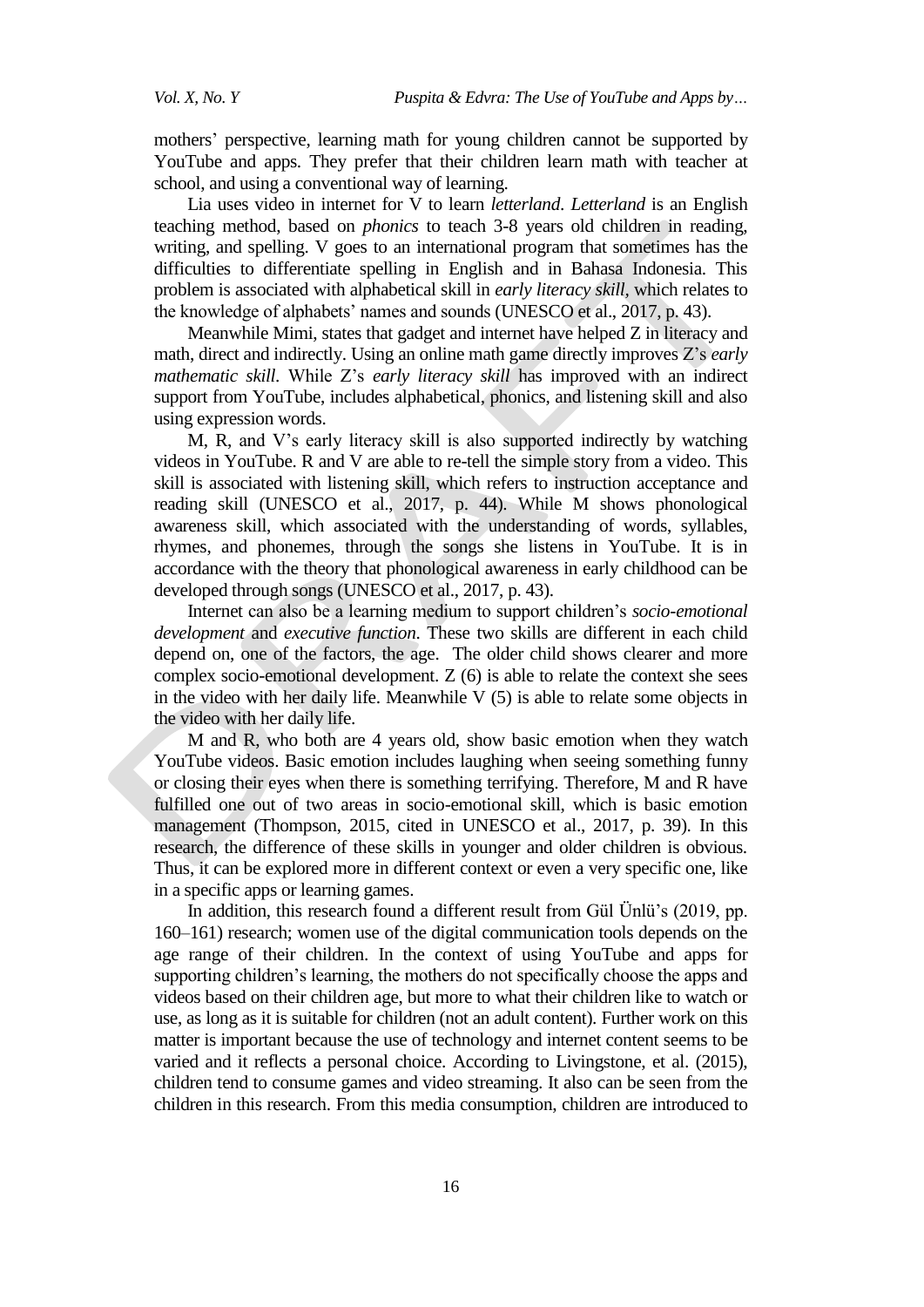mass entertainment content. Children"s media consumption is usually under parents' surveillance. Livingstone et al. (2015) explain five main strategies of parents' mediation: (1) active mediation for internet user, (2) active mediation for internet security, (3) restrictive mediation, (4) technical restriction, and (5) monitoring.

Mediation for internet user and also restrictive mediation are applied for Z, V, and R. The first strategy is used when parents discuss the internet content and online activity or can also be done by being near the children when they use internet (Livingstone, et al., 2015). Mimi is always physically being near to Z whenever Z accesses the internet. Mimi also talks about the content with Z. Lia choose to listen instead of always being near to V to supervise what she watches, and Aya is not too intense implementing this strategy but always asks R what he has watched by the end of the day. Meanwhile, restrictive mediation refers to the availability of rules for, namely duration, location, content, and other limitation and restriction for online activity (Livingstone, et al., 2015). For Z and V, the rule is set for duration, 30 minutes every day for Z and 20 minutes for V. Meanwhile R may watch YouTube 2 hours in Saturday and Sunday.

Chika uses only mediation for active user strategy by always be near M when she accesses the internet. But Chika does not implement the restrictive strategy in term of duration, because she had tried but failed. She believes that this strategy does not fit M.

The mothers decided to use the mediation strategies because of two main things. First, they realize the negative effects of internet are real. Secondly, they have personally experienced the negative effects of internet content or caught their children watched unsuitable content. However in this research, M is the only child, whose behavior was really affected by YouTube content.

#### **Conclusion**

This research tries to understand the use of ICT, in this context means gadget, internet, apps, and YouTube, by digital moms to support early childhood learning. The results show that digital moms as active ICT users introduce and use the technology to support their children"s learning skills. But they do not use it as the main medium for learning. Thus, a blended learning, that refers to a conventional way of learning and is supported by technology, is seemingly more suitable for young children.

Early childhood skills include *early mathematic skill*, *early literacy skill*, *socio*-*emotional development*, and *executive function*. The results show that all skills can be developed with the support from ICT (internet, gadget, YouTube, and apps). All children in this research access YouTube as the source of entertainment and also learning, and one of the children uses online game to learn math.

All mothers in this research believe that technology is important and useful for supporting children education and learning, starts from a simple matter such as number, alphabets, colors, and shape. Simple things that are important for early childhood learning. However not all mothers agree that technology can replace the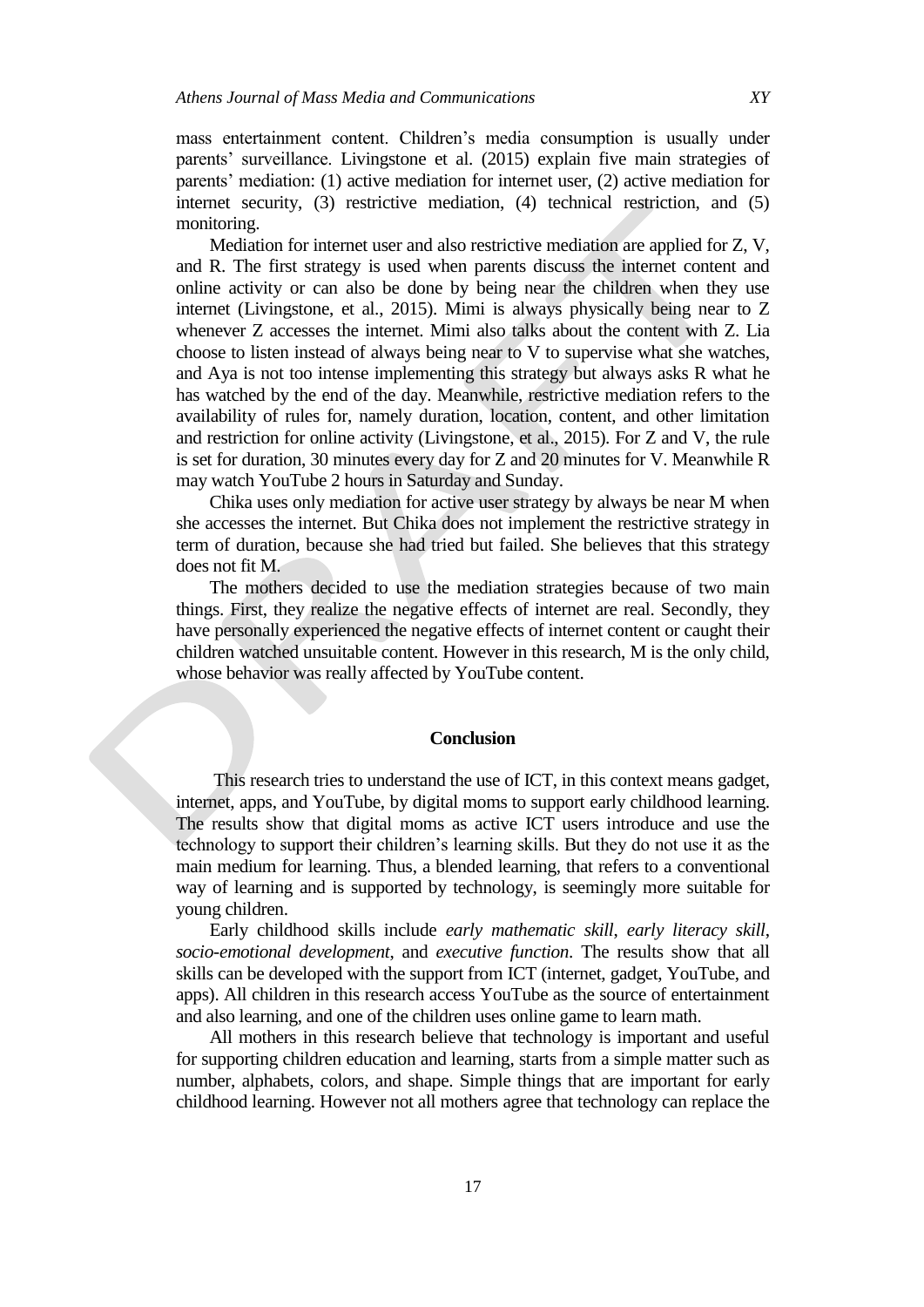conventional method of learning. For example, two informants see that *early mathematic skill* will improve more through lesson at school.

*Early literacy skill* and *socio-emotional development* seem to be the skills that can be improved with the help of internet, for example through YouTube content about colors, recognizing characters, or by typing independently in YouTube search box. The most visible *socio-emotional development* is when children can express their happiness because of a funny video, or express their fear by closing their face, and also show their interest for a content.

Meanwhile, *executive function* seems to be difficult to improve with only depends on internet. Parents need to supervise the children when accessing and choosing contents. Through this supervision, children will slowly learn which content is good for them. Besides, age is an important factor that affects the skills that each child can master. For example, the 6 years old child has the ability to relate the YouTube content with the surroundings, including deciding whether it is good or bad. With the similar content, younger children have not been able to do the same.

This research is a qualitative research that cannot be used to generalize the use of ICT by all mothers. Some interesting findings occur in research but cannot be explained further because those are not the focus of this research; (1) YouTube videos are interesting for children, it does not matter whether they watch it offline or online, this research does not focus on the motive why they choose YouTube, (2) data shows that the first child (the only child) has different pattern in accessing YouTube with the second child (having elder brother/sister), (3) the age of the children is not the main consideration of mothers in using YouTube or apps, (4) the difference of *socio-emotional development* and *executive function* skill in younger and older children can be explored further in more specific learning medium using technology, for example online games.

To conclude, we acknowledge that this exploratory study could not fully exclude the possibility of social desirability effects. Nonetheless, we argue that this study has added new knowledge on children early learning using technology from the perspective of mothers, as much as it is generating new topic for further research.

#### References

- Chalim, S., Anwas, O. M. (2018). Peran orangtua dan guru dalam membangun internet sebagai sumber pembelajaran. (The role of parents and teachers in developing internet as a learning source). *Jurnal Penyuluhan*, *14*(1), 33–42.
- dos Reis, Thompson, A. (2018). Study of the alpha generation and the reflections behavior in the organizational environment. *Quest Journals: Journal of research in humanities and social science, 6*(1), 9**–**19.